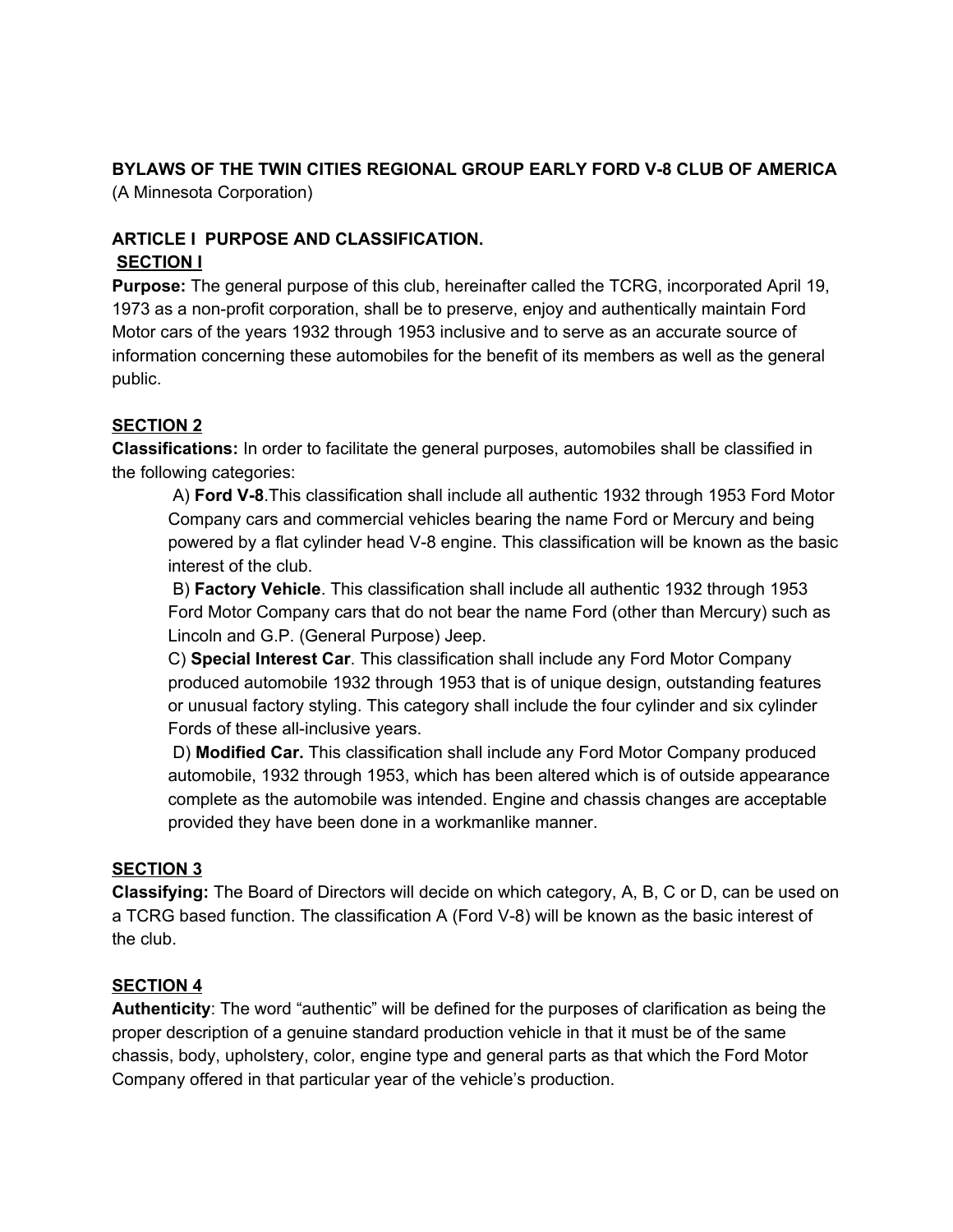#### **SECTION 5**

**Exceptions**: It is hereby noted that four exceptions can be made, (1) seatbelts, (2) hydraulic brakes, (3) sealed beam headlights, and (4) turn signal indicators. These are for the safety of the driver and to conform to legislative road safety requirements if passed. A judging committee of the TCRG at their discretion may waive sections 4 and 5.

## **ARTICLE II PERSONAL LIABILITY.**

#### **SECTION 1**

Neither the members of the corporation nor the Board of Directors, present of future, shall be personally liable for any claim, damage, or debt against the corporation or its members.

#### **SECTION 2**

No member of this non-profit corporation shall have the right to individual proceeds of the club assets or property.

# **ARTICLE III**

**OFFICERS.**

#### **SECTION 1**

**Board of Directors:** The Region shall be governed by a Board of at least five and not more than nine Directors. The Directors shall be directly elected by the active membership by plurality vote. The term of office shall be three years with the terms of one third of the members expiring each year.

#### **SECTION 2**

**Officers:** The Board of Directors shall elect a President, Vice-President, Secretary and Treasurer. All officers shall be members of the Board of Directors and shall be elected for a one year term.

#### **SECTION 3**

**Subordinate Officers**: The Board of Directors may appoint such other officers as the business of the corporation may require; each of whom shall hold office for such period, have such authority and perform such duties as are provided in the by-laws or as the Board of Directors may from time to time determine.

#### **SECTION 4**

**Removal and resignation:** Any officer may be removed for causes by a majority of the Directors at the time in office, at a regular or special meeting of the Board of Directors. In the case of a subordinate officer chosen by the Board of Directors, by any officer upon whom such power of removal may be conferred by the Board of Directors.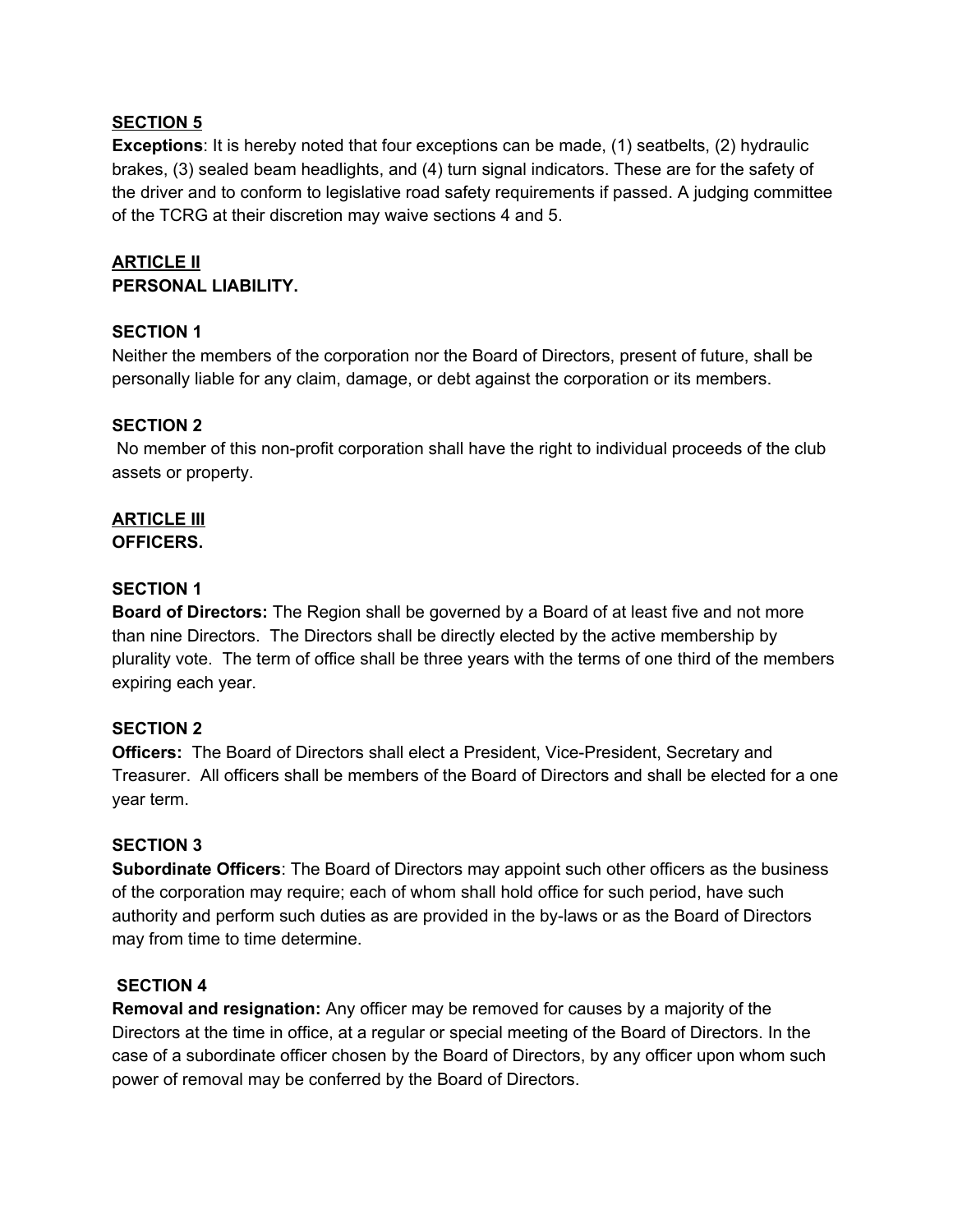Any officer may resign at any time by giving written notice to the Board of Directors or to the President or to the Secretary of the corporation. Any such resignation shall take effect at the date of receipt of such notice or at any later time specified therein, and unless specified therein, the acceptance of such resignation shall not be necessary to make it effective.

## **SECTION 5**

**Vacancies:** A vacancy in any office because of death, resignation, removal, disqualification, or any other cause, shall be filled as an appointment made by the Board of Directors.

## **SECTION 6**

**Succession:** Any officer may serve as many consecutive terms as elected.

#### **SECTION 7**

#### **Election Process:**

- A) A ballot will be prepared each year by the Board of Directors to fill the positions of Directors whose terms are expiring.
- B) The ballot shall have a minimum of one candidate per office.
- C) Each position will be filled by plurality vote.
- D) The ballots will be tabulated by no less than two members in good standing whose names are not on the current ballot as specified by the Board of Directors.
- E) At the first meeting of the newly formulated Board following the general election, The offices of President, Vice-President, Secretary and Treasurer will be elected By plurality vote of the Directors for one year terms.
- F) New officers will be presented to the general membership at the membership Meeting following Board elections.

#### **ARTICLE IV DUTIES.**

#### **SECTION 1**

**Board of Directors:** The Board of Directors shall be responsible for the general management and control of the affairs and property of the Region and shall perform all duties not specifically designated by these by-laws. At any meeting a simple majority of members shall constitute a quorum. Unless otherwise provided, a majority vote shall decide.

#### **SECTION 2**

**President:** The president shall be the Chief Executive Officer of the corporation and shall, subject to control of the Board of Directors, have general supervision, direction, and control of the business and affairs of the corporation. He shall preside at all meetings of the members and at all meetings of the Board of Directors. The president or his designee shall sign all contracts and other instruments of writing, provided however, that all contracts and instruments in writing are first approved by the Board of Directors.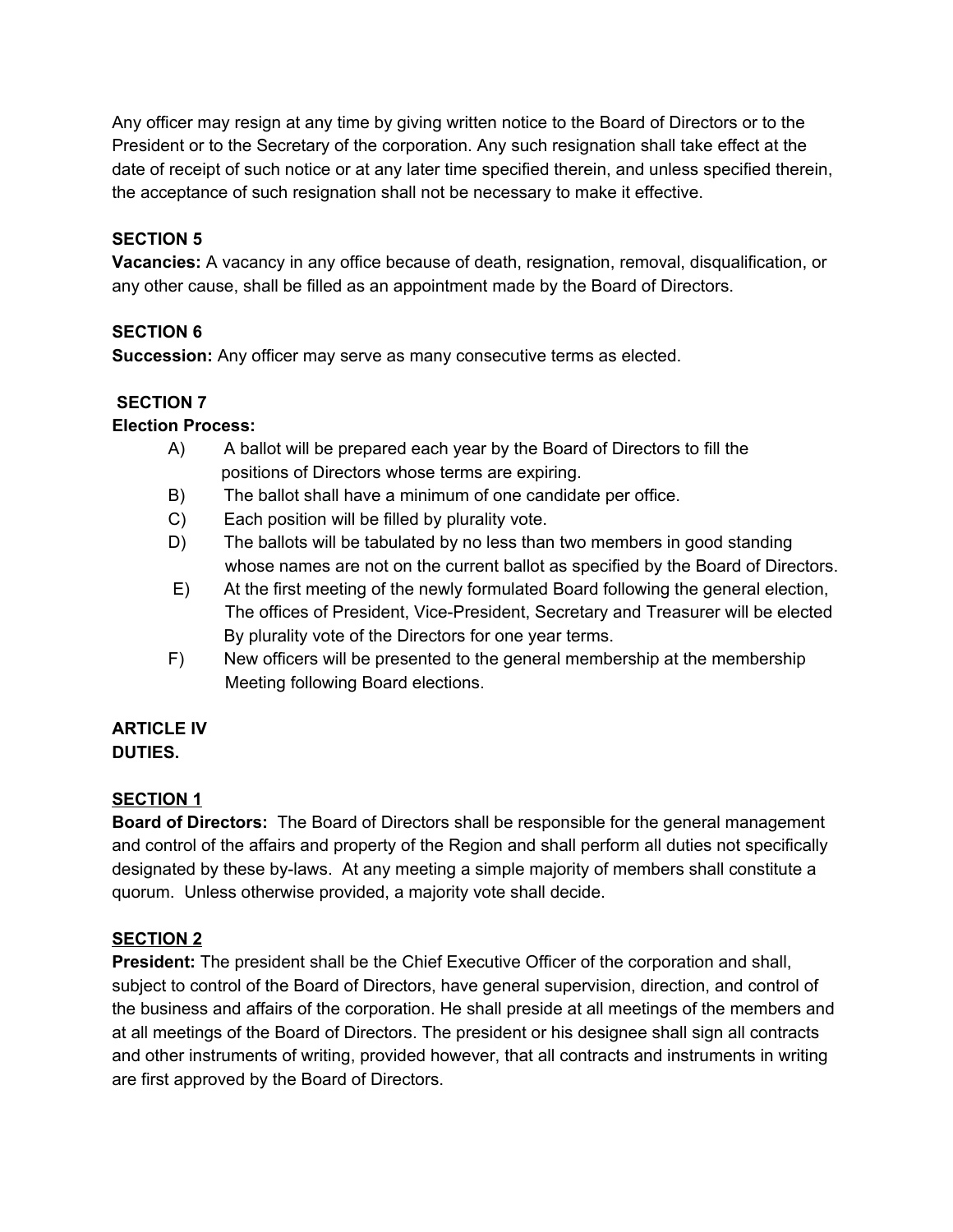#### **SECTION 3**

**Vice President**: The vice President shall perform all the duties of the President in his/her absence and when so acting shall have all the powers and restrictions of the President as set forth in section 2.

#### **SECTION 4**

**Secretary:** The Secretary shall attend all meetings of the members and Board of Directors and record the minutes of all meetings. In the absence of the Secretary from any meeting of the members or Board of Directors, the presiding officer shall appoint a Secretary pro tempore for the purpose of recording minutes.

#### **SECTION 5**

**Treasurer:** The Treasurer shall keep a current accounting of the club's business transactions. The Treasurer shall deposit all monies and other assets in the corporation depository as may be designated by the Board of Directors. The Treasurer shall disburse the funds of the corporation as may be ordered by the Board of Directors. The Treasurer shall provide a monthly accounting of the Club's assets and liabilities to the Board of Directors. No obligation, debt, or other liability shall be incurred by the Treasurer without specific approval of the Board of Directors.

#### **SECTION 6**

#### **Subordinate Officers:**

- A) The Board of Directors will designate a Membership officer to maintain a current register of members and supervise the maintenance of the Club Roster and record of dues collection. He/She will also oversee the awarding of membership anniversary pins at appropriate intervals. He/She will also maintain the birthday register, and be the contact person for prospective Members.
- B) The Board shall also designate an Editor who shall maintain the continual function of the Regional Group's monthly publication. He/She shall select a committee to assist with the publication of the Club's newsletter and other needs as the Editor deems necessary.
- C) The Board shall also designate a Media officer who will maintain any Club Audiovisual equipment and remain expert in its use. He/She will also be available to supervise and/or oversee the creation of Club flyers and other media productions as seen fit by the Board of Directors.
- D) These officers may or may not be members of the Board of Directors but would be directly responsible to the Board and available to provide reports and updates as needed.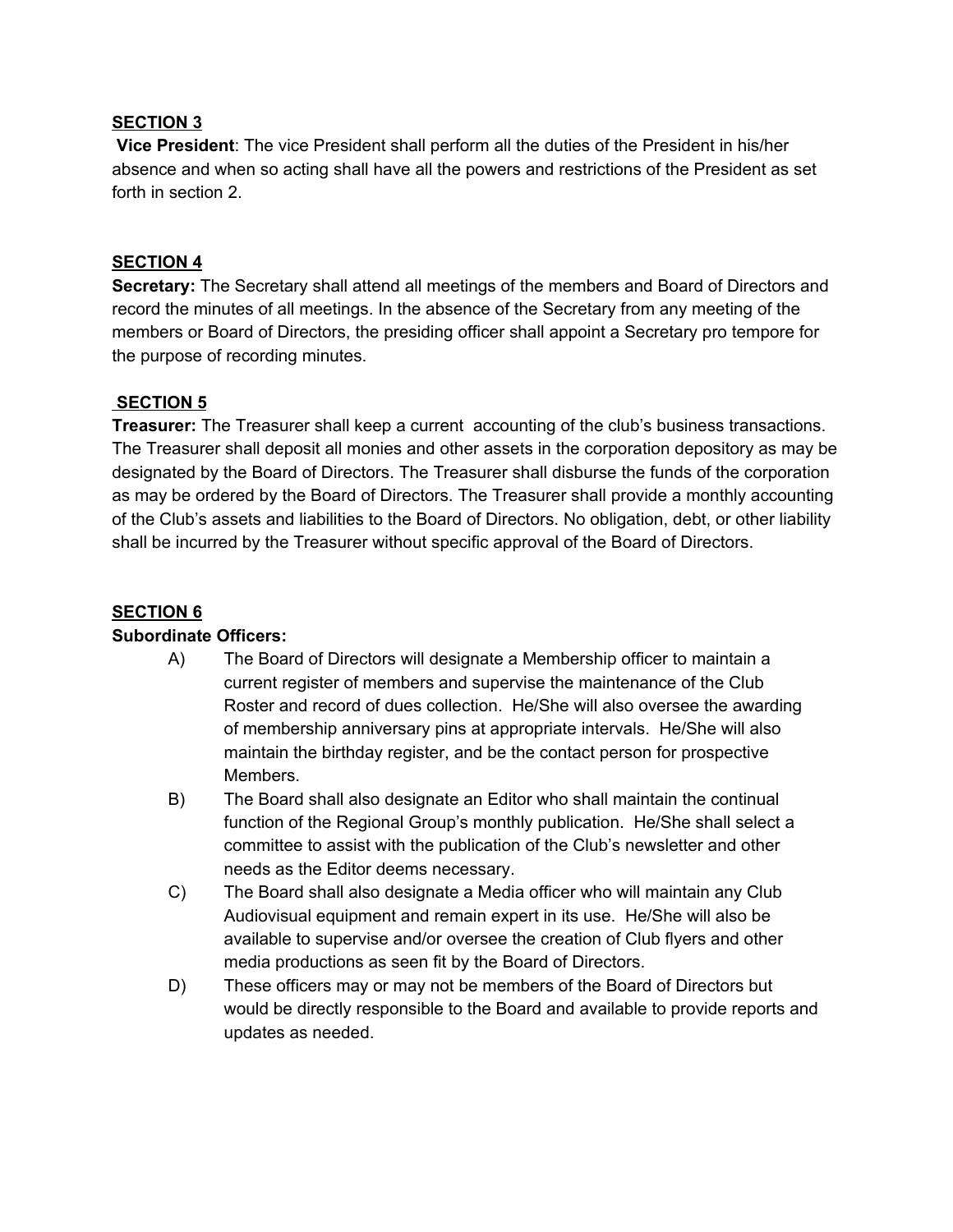#### **ARTICLE V MEETINGS.**

## **SECTION 1**

**Membership meetings**: The TCRG will hold one general membership meeting for the calendar year. This membership meeting will be held at a central fixed location available to all members. General membership will be notified in writing prior to such meeting. The TCRG may hold such other meetings as the Board of Directors may desire.

## **SECTION 2**

**Annual certification:** In January of each year the Secretary shall certify to the Secretary of the National Club the names of the TCRG officers elected to serve in the ensuing year.

#### **SECTION 3**

**Board of Director meetings:** The Board of Directors shall hold a minimum of six meetings per year. All board members will be present.

#### **SECTION 4**

**TCRG membership area:** The primary area served by the TCRG is hereby listed: The Minnesota counties of Anoka, Isanti, Hennepin, Ramsey, Washington, Carver, Scott and Dakota.

# **ARTICLE VI**

**REVENUES.**

#### **SECTION 1**

**Fiscal year:** The fiscal year shall begin on the first day of January of each year.

#### **SECTION 2**

**Dues:** Dues for each member are assessed for the calendar year. The amount of said dues shall be specified by the Board of Directors. Dues are payable January 1st of each year and are delinquent March 1st. Dues received after October 1st includes the following year. Only members in good standing can vote and only members in good standing can hold office.

#### **SECTION 3**

**National Club:** As a National Club requirement, a list of all members as of June 1st of that year shall be mailed to the National Club so as to be received not later than July 1st.

#### **SECTION 4**

**National Club membership**: Membership in good standing in the National Club shall be a prerequisite to membership in the TCRG.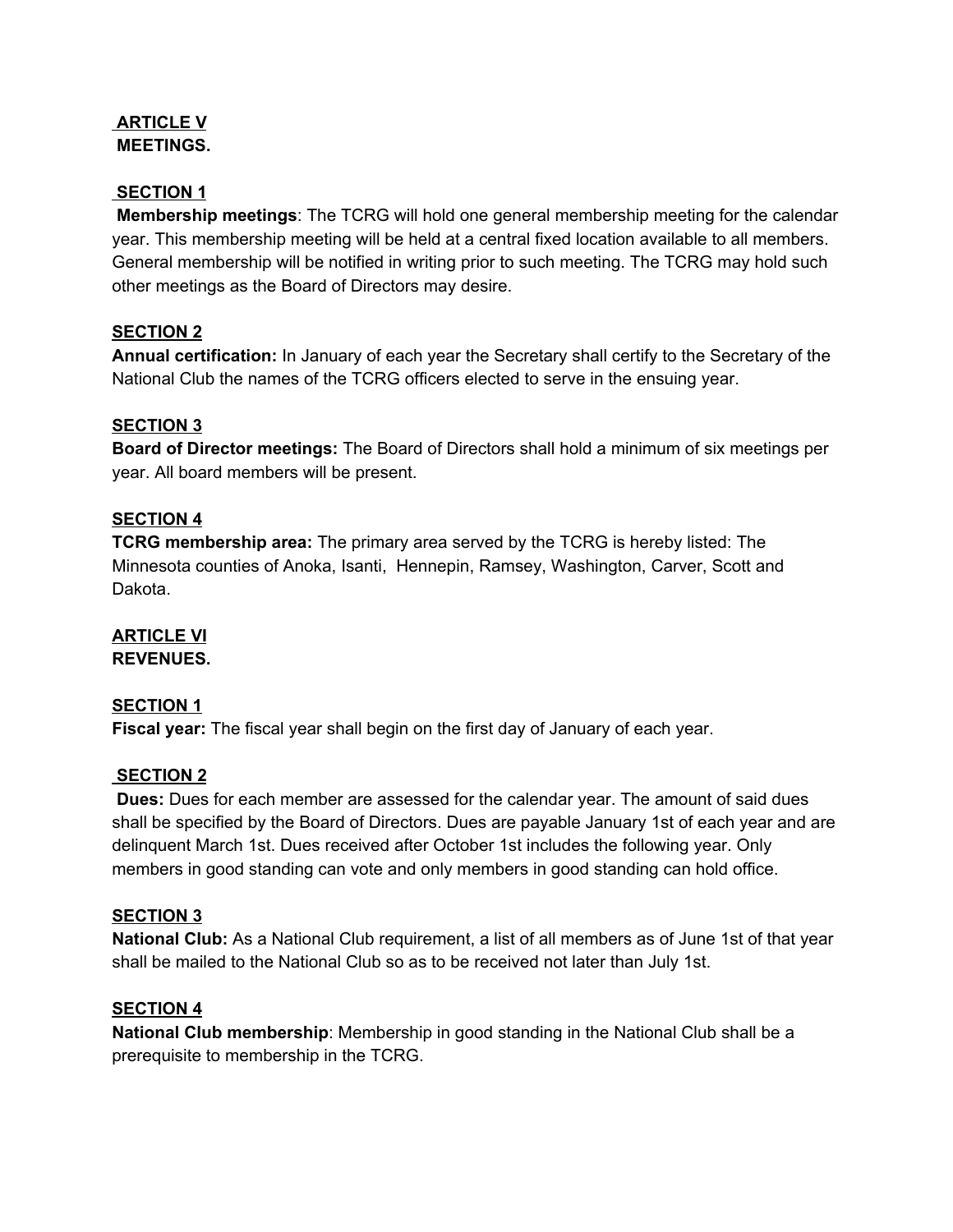#### **ARTICLE VII MEMBERSHIP.**

#### **SECTION 1**

**Active family Membership:** Shall include husband, wife and children under the age of eighteen. This membership shall have only one vote. All family members shall have all other rights and privileges of the TCRG.

**Active joint membership:** Both husband and wife are entitled to all club privileges including the right to vote, hold office, exhibit qualified vehicles and to compete for awards at Regional and National meets. Joint members will receive one copy of the Club's publication known as the Rumble Sheet, two membership cards and one copy of the membership roster.

**Charter member:** Shall be an original signer of the TCRG charter application having continuously preserved his membership in good standing.

#### **SECTION 2**

**Suspension, expulsion and reinstatement:** Any member may be suspended by the Secretary-Treasurer for non-payment of dues after March 1. A member suspended for non-payment shall be automatically reinstated providing he pays current year dues. A member whose dues have not been paid within the current year will receive a new membership number if he renews in a later year.

#### **SECTION 3**

**Suspension, expulsion and reinstatement by the Board of Directors:** The Board of Directors shall have summary power by vote of a majority of its members, to suspend or to expel and terminate the membership of any member for conduct which in its opinion disturbs the order, dignity, business or harmony, or impairs the good name, popularity, good will or prosperity of the organization, or which is likely to endanger the welfare, interest or character of the organization, or for non-payment of dues or for any conduct in violation of these by-laws or of the rules and regulations of the club which may be made from time to time. Such action by the Board of Directors may be taken at any meeting of such board provided subject member has been notified of his right to a hearing on the matter. The proceedings of the Board of Directors in such a matter shall be final and conclusive. After the expiration of the time set forth in any suspension by the Board of Directors, the suspended member may petition the Board of Directors for reinstatement. A three-forth affirmative vote of all members of the Board of Directors present at any regularly called meeting shall be required to pass upon such reinstatement.

#### **SECTION 4**

**General:** Upon the resignation, suspension, or expulsion of a member, his/her rights and privileges as a member of this club shall cease.